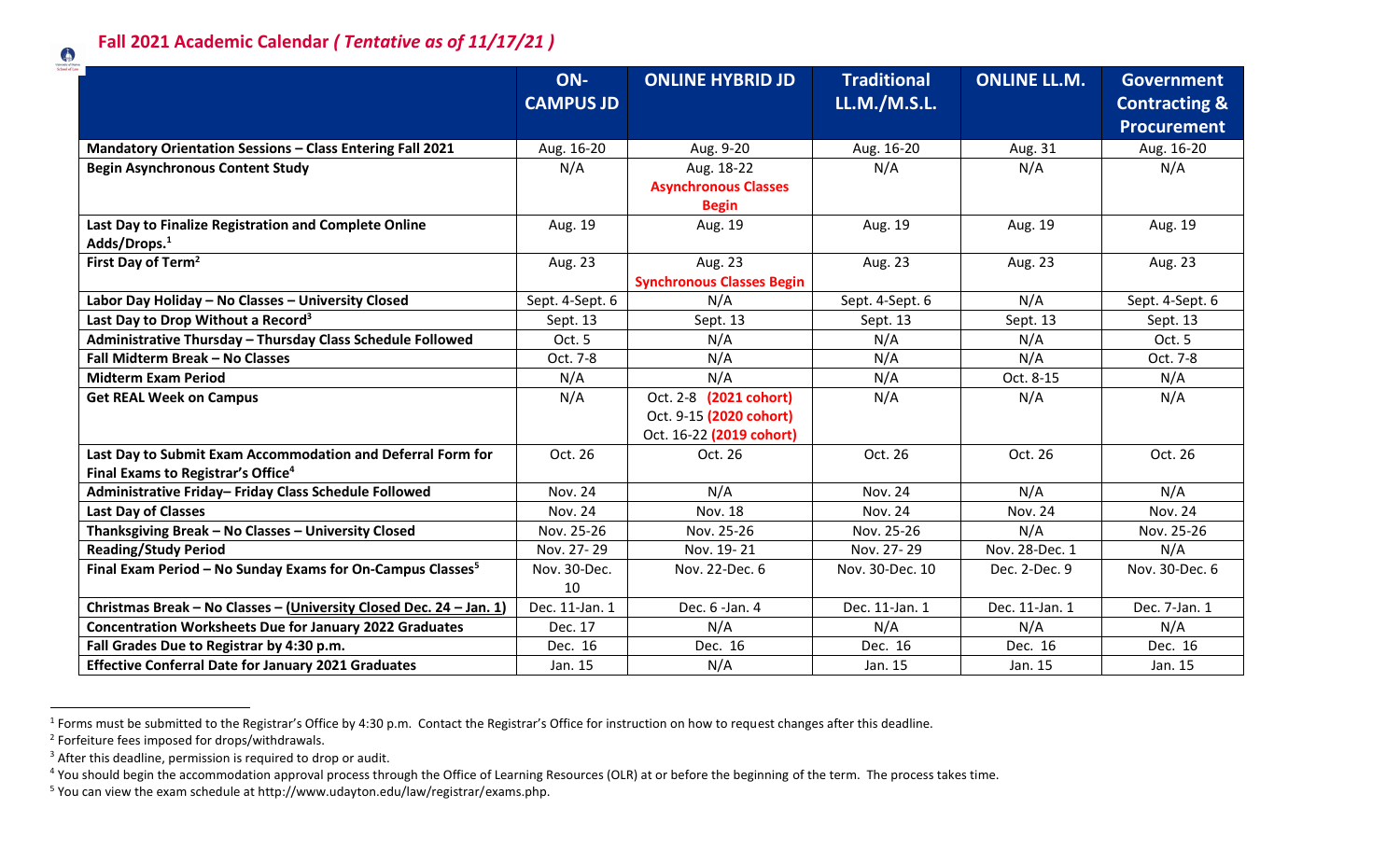

## Spring 2022 Academic Calendar *(Tentative)- 11/23/2021*

|                                                                                | <b>ON-CAMPUS</b><br>JD | <b>ONLINE HYBRID</b><br><b>JD</b>                                                  | <b>Traditional</b><br><b>LL.M./M.S.L.</b> | <b>ONLINE LL.M.</b> | <b>Government</b><br><b>Contracting &amp;</b> |
|--------------------------------------------------------------------------------|------------------------|------------------------------------------------------------------------------------|-------------------------------------------|---------------------|-----------------------------------------------|
|                                                                                |                        |                                                                                    |                                           |                     | <b>Procurement</b>                            |
| Mandatory Orientation Sessions - Class Entering Spring 2022                    | N/A                    | N/A                                                                                | N/A                                       | <b>TBD</b>          | N/A                                           |
| <b>Begin Asynchronous Content Study</b>                                        | N/A                    | Dec. 30 - Jan. 2                                                                   | N/A                                       | N/A                 | N/A                                           |
|                                                                                |                        | <b>Asynchronous Classes</b>                                                        |                                           |                     |                                               |
|                                                                                |                        | <b>Begin</b>                                                                       |                                           |                     |                                               |
| Last Day to Finalize Registration and Complete Online Adds/Drops. <sup>6</sup> | Dec. 30                | Dec. 30                                                                            | Dec. 30                                   | Dec. 30             | Dec. 30                                       |
| First Day of Term <sup>7</sup>                                                 | Jan. 4                 | Jan. 3                                                                             | Jan. 4                                    | Jan. 6              | Jan. 4                                        |
|                                                                                |                        | <b>Synchronous Classes</b>                                                         |                                           |                     |                                               |
|                                                                                |                        | <b>Begin</b>                                                                       |                                           |                     |                                               |
| Martin Luther King Day Holiday - No Classes - University Closed                | Jan. 17                | N/A                                                                                | Jan. 17                                   | Jan. 17             | Jan. 17                                       |
| Administrative Monday - Monday Class Schedule Followed                         | Jan. 18                | N/A                                                                                | Jan. 18                                   | N/A                 | Jan. 18                                       |
| Last Day to Drop Without a Record <sup>8</sup>                                 | Jan. 25                | Jan. 25                                                                            | Jan. 25                                   | Jan. 25             | Jan. 25                                       |
| Administrative Friday - Friday Class Schedule Followed                         | Mar. 9                 | N/A                                                                                | Mar. 9                                    | N/A                 | Mar. 9                                        |
| <b>Spring Midterm Break- No Classes</b>                                        | Mar. 10-11             | N/A                                                                                | Mar. 10-11                                | N/A                 | Mar. 10-11                                    |
| Last Day to Submit Exam Accommodation and Deferral Form for Final              | Mar. 11                | Mar. 11                                                                            | Mar. 11                                   | Mar. 11             | Mar. 11                                       |
| Exams to Registrar's Office <sup>9</sup>                                       |                        |                                                                                    |                                           |                     |                                               |
| <b>Get REAL Intensives on Campus</b>                                           | N/A                    | Mar.19-Mar 21(2021 cohort)<br>Feb. 12-14 (2020 cohort)<br>Mar. 26-28 (2019 cohort) | N/A                                       | N/A                 | N/A                                           |
| <b>Last Day of Classes</b>                                                     | Apr. 7                 | Apr. 1                                                                             | Apr. 7                                    | Apr. 10             | Apr. 7                                        |
| <b>Reading/Study Period</b>                                                    | Apr. 8-11              | Apr. 2-7                                                                           | Apr. 8-11                                 | Apr. 11-13          | Apr. 9-11                                     |
| Final Exam Period - No Saturday & Sunday Exams <sup>10</sup>                   | Apr. $12 - 14$ ;       | Apr. 12 - Apr. 20                                                                  | Apr. $12 - 14$ ;                          | Apr. 14 - Apr. 24   | Apr. $12 - 14$ ;                              |
|                                                                                | Apr. $18 - 25$         |                                                                                    | Apr. $18 - 25$                            |                     | Apr. 18                                       |
| <b>Spring &amp; Easter Break - No Classes</b>                                  | Apr. 15-17             | N/A                                                                                | Apr. 15-17                                | N/A                 | Apr. 15-17                                    |
| <b>Concentration Worksheets Due for January 2022 Graduates</b>                 | Dec. 17                | N/A                                                                                | N/A                                       | N/A                 | N/A                                           |
| <b>Concentration Worksheets Due for May 2022 Graduates</b>                     | Apr. 18                | N/A                                                                                | N/A                                       | N/A                 | N/A                                           |
| <b>Graduation for May 2022 Graduates</b>                                       | May 7                  | N/A                                                                                | May 7                                     | May 7               | May 7                                         |
| Spring Grades Due to Registrar by 4:30 p.m.                                    | May 2                  | May 2                                                                              | May 2                                     | May 2               | May 2                                         |
| <b>Effective Conferral Date for May 2021 Graduates</b>                         | <b>May 20</b>          | N/A                                                                                | <b>May 20</b>                             | <b>May 20</b>       | <b>May 20</b>                                 |

 $\overline{a}$ 

 $^6$  Forms must be submitted to the Registrar's Office by 4:30 p.m. Contact the Registrar's Office for instruction on how to request changes after this deadline.

<sup>&</sup>lt;sup>7</sup> Forfeiture fees imposed for drops/withdrawals.

 $8$  After this deadline, permission is required to drop or audit.

<sup>&</sup>lt;sup>9</sup> You should begin the accommodation approval process through the Office of Learning Resources (OLR) at or before the beginning of the term. The process takes time.

<sup>10</sup> You can view the exam schedule at http://www.udayton.edu/law/registrar/exams.php.